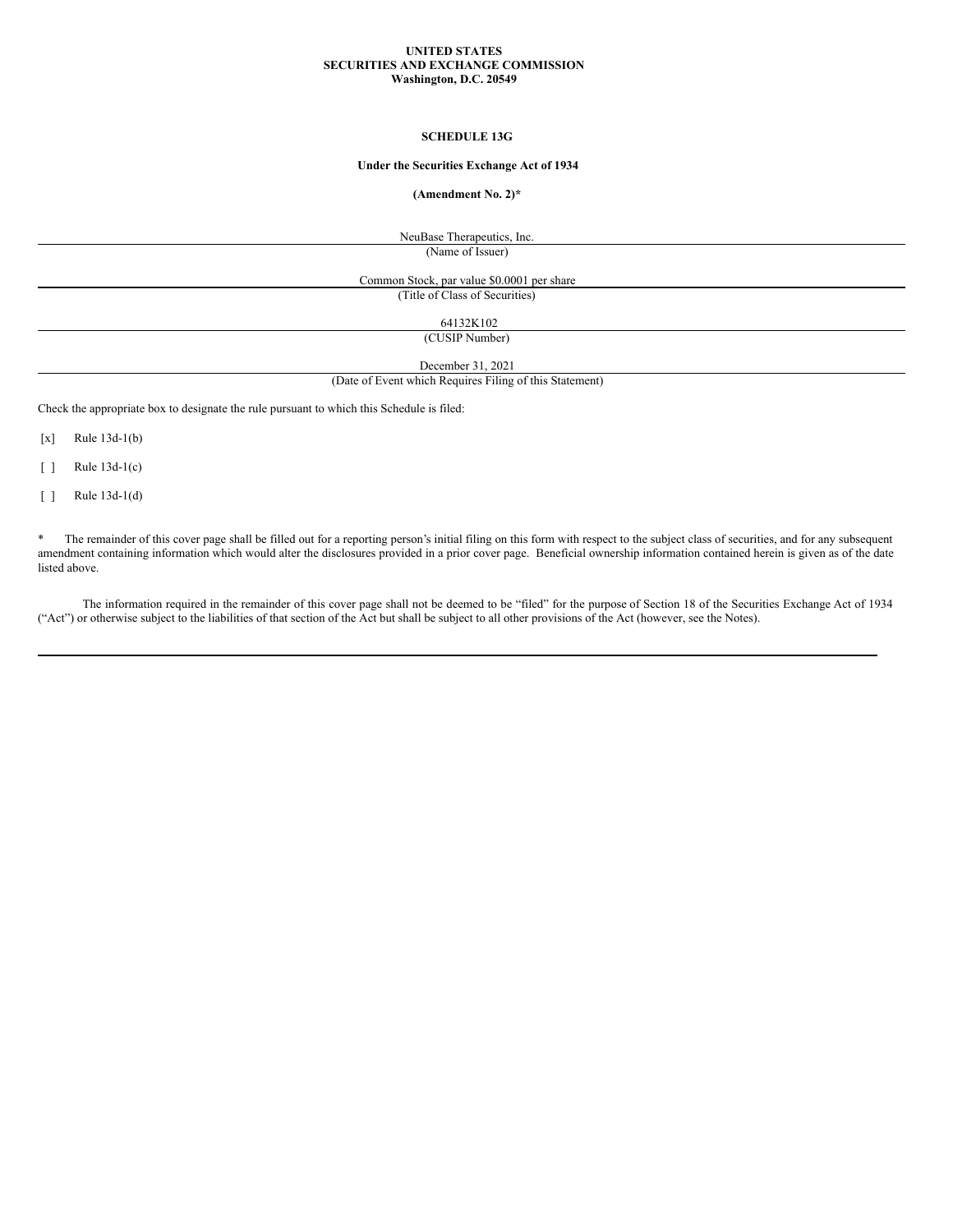| $\mathbf{1}$   | Names of Reporting Persons.                                                                     |
|----------------|-------------------------------------------------------------------------------------------------|
|                | Greenlight Capital, Inc.                                                                        |
| $\overline{2}$ | Check the Appropriate Box if a Member of a Group (See Instructions)                             |
|                | (a)<br>$\left[\right]$                                                                          |
|                | $\overline{1}$<br>(b)                                                                           |
|                |                                                                                                 |
| $\overline{3}$ | <b>SEC Use Only</b>                                                                             |
| $\overline{4}$ | Citizenship or Place of Organization.                                                           |
|                | Delaware                                                                                        |
|                |                                                                                                 |
|                | Number                                                                                          |
|                | of Shares<br>5 Sole Voting Power                                                                |
|                | Beneficially                                                                                    |
|                | Owned by<br>0 shares                                                                            |
|                | Each                                                                                            |
|                | Reporting                                                                                       |
|                | Person With                                                                                     |
|                | 6 Shared Voting Power                                                                           |
|                | 1,271,596 shares                                                                                |
|                | 7 Sole Dispositive Power                                                                        |
|                | 0 shares                                                                                        |
|                | 8 Shared Dispositive Power                                                                      |
|                | 1,271,596 sshares                                                                               |
| 9              | Aggregate Amount Beneficially Owned by Each Reporting Person                                    |
|                |                                                                                                 |
|                | 1,271,596 sshares                                                                               |
| 10             | Check if the Aggregate Amount in Row (9) Excludes Certain Shares (See Instructions)<br>$\lceil$ |
| 11             | Percent of Class Represented by Amount in Row (9)                                               |
|                | 3.9%                                                                                            |
| 12             | Type of Reporting Person (See Instructions)                                                     |
|                |                                                                                                 |
|                | IA                                                                                              |
|                |                                                                                                 |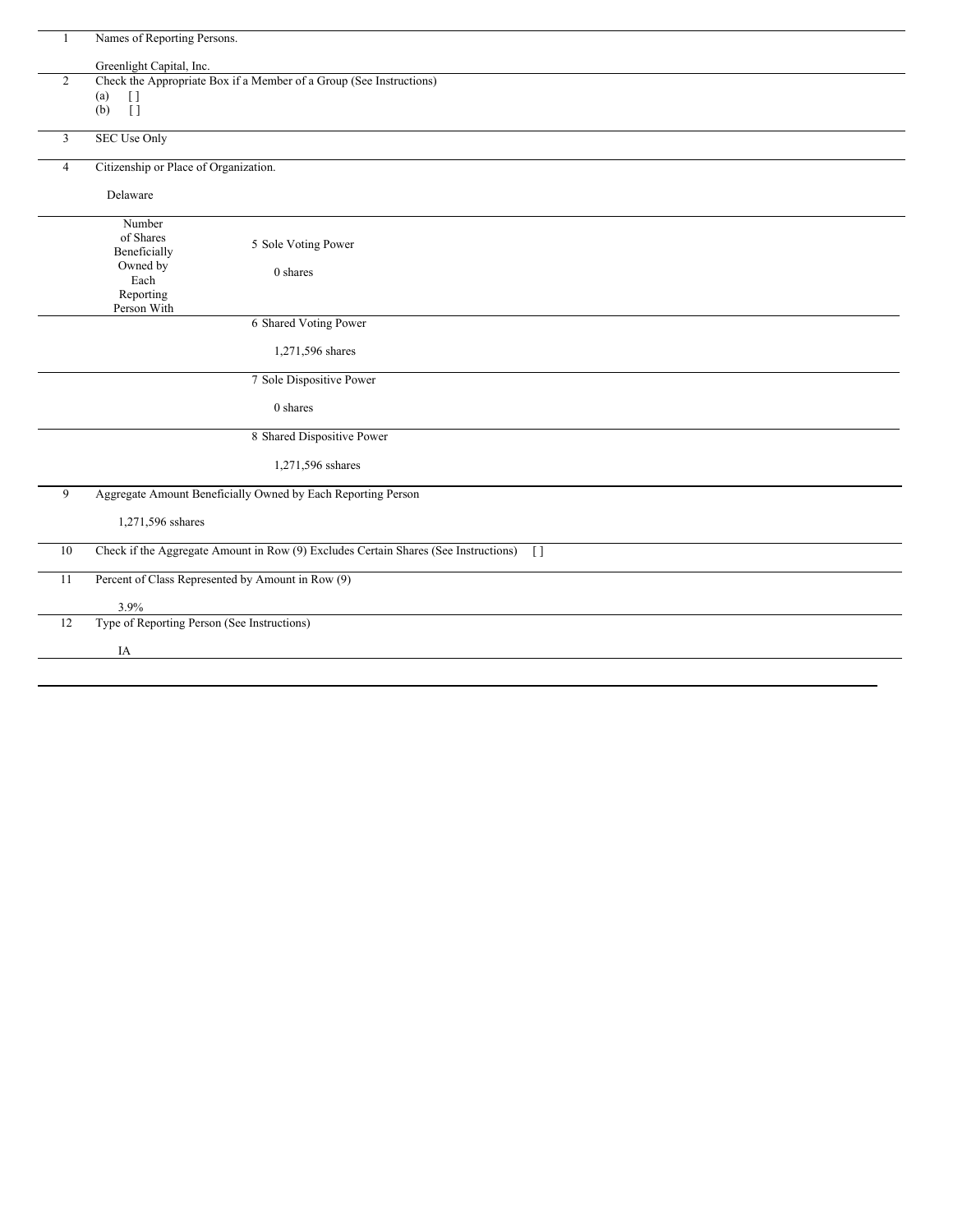|                | Names of Reporting Persons.                                                                     |
|----------------|-------------------------------------------------------------------------------------------------|
|                | DME Capital Management, LP                                                                      |
| 2              | Check the Appropriate Box if a Member of a Group (See Instructions)                             |
|                | (a)<br>$[ \ ]$                                                                                  |
|                | $\lceil$<br>(b)                                                                                 |
|                |                                                                                                 |
| 3              | <b>SEC Use Only</b>                                                                             |
| $\overline{4}$ | Citizenship or Place of Organization.                                                           |
|                | Delaware                                                                                        |
|                | Number                                                                                          |
|                | of Shares<br>5 Sole Voting Power                                                                |
|                | Beneficially                                                                                    |
|                | Owned by<br>0 shares<br>Each                                                                    |
|                | Reporting                                                                                       |
|                | Person With                                                                                     |
|                | 6 Shared Voting Power                                                                           |
|                | 1,094,631 shares                                                                                |
|                | 7 Sole Dispositive Power                                                                        |
|                | 0 shares                                                                                        |
|                | 8 Shared Dispositive Power                                                                      |
|                | 1,094,631 shares                                                                                |
| 9              | Aggregate Amount Beneficially Owned by Each Reporting Person                                    |
|                | 1,094,631 shares                                                                                |
| 10             | Check if the Aggregate Amount in Row (9) Excludes Certain Shares (See Instructions)<br>$\lceil$ |
| 11             | Percent of Class Represented by Amount in Row (9)                                               |
|                | 3.3%                                                                                            |
| $12\,$         | Type of Reporting Person (See Instructions)                                                     |
|                |                                                                                                 |
|                | IA                                                                                              |
|                |                                                                                                 |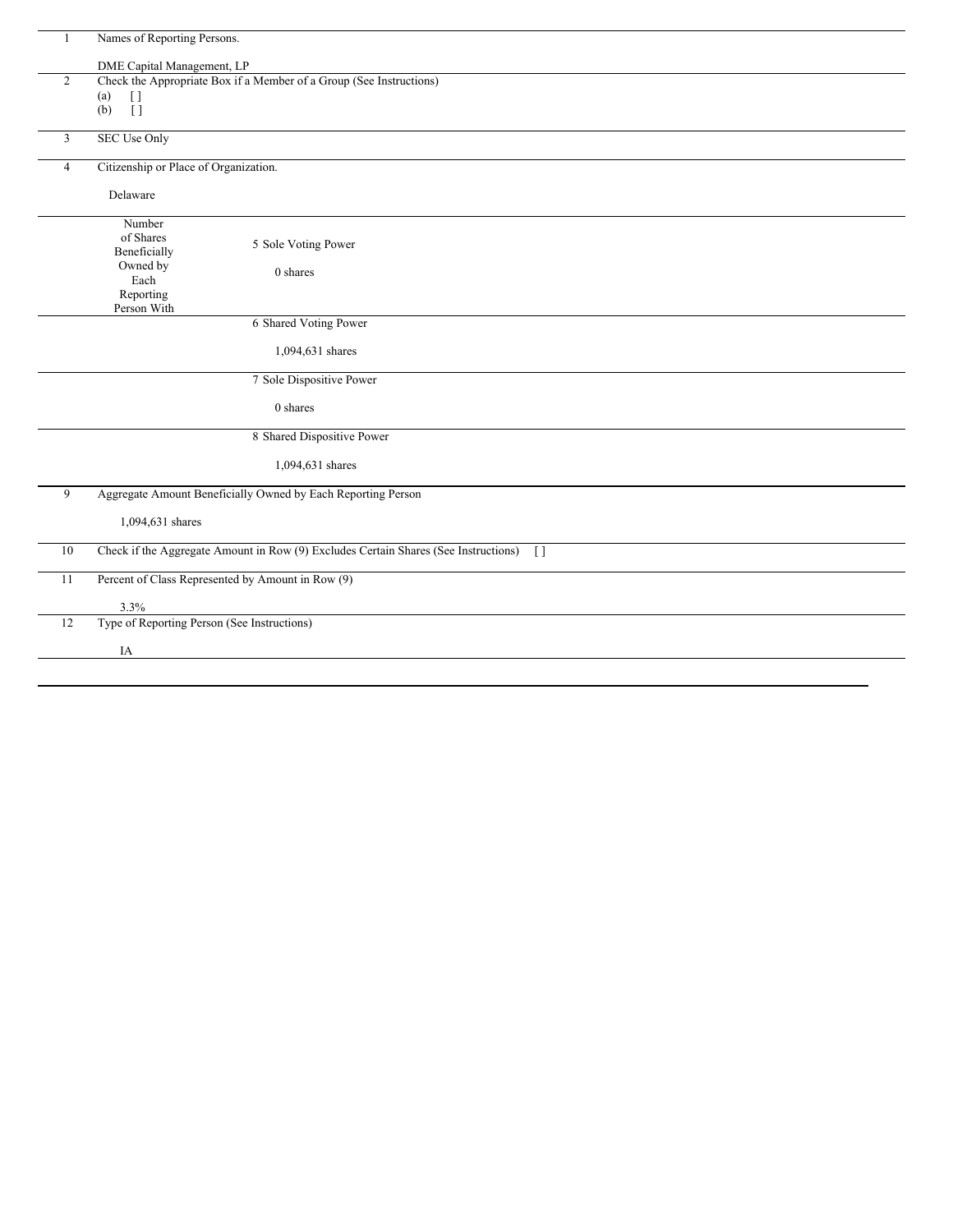| Names of Reporting Persons.<br><b>DME Advisors LP</b><br>Check the Appropriate Box if a Member of a Group (See Instructions)<br>$\overline{2}$<br>(a)<br>$\lbrack \, \rbrack$<br>$\overline{1}$<br>(b)<br><b>SEC Use Only</b><br>3<br>Citizenship or Place of Organization.<br>$\overline{4}$<br>Delaware<br>Number<br>of Shares<br>5 Sole Voting Power<br>Beneficially<br>Owned by<br>0 shares<br>Each<br>Reporting<br>Person With<br>6 Shared Voting Power<br>360,800 shares<br>7 Sole Dispositive Power |  |
|------------------------------------------------------------------------------------------------------------------------------------------------------------------------------------------------------------------------------------------------------------------------------------------------------------------------------------------------------------------------------------------------------------------------------------------------------------------------------------------------------------|--|
|                                                                                                                                                                                                                                                                                                                                                                                                                                                                                                            |  |
|                                                                                                                                                                                                                                                                                                                                                                                                                                                                                                            |  |
|                                                                                                                                                                                                                                                                                                                                                                                                                                                                                                            |  |
|                                                                                                                                                                                                                                                                                                                                                                                                                                                                                                            |  |
|                                                                                                                                                                                                                                                                                                                                                                                                                                                                                                            |  |
|                                                                                                                                                                                                                                                                                                                                                                                                                                                                                                            |  |
|                                                                                                                                                                                                                                                                                                                                                                                                                                                                                                            |  |
|                                                                                                                                                                                                                                                                                                                                                                                                                                                                                                            |  |
|                                                                                                                                                                                                                                                                                                                                                                                                                                                                                                            |  |
|                                                                                                                                                                                                                                                                                                                                                                                                                                                                                                            |  |
|                                                                                                                                                                                                                                                                                                                                                                                                                                                                                                            |  |
|                                                                                                                                                                                                                                                                                                                                                                                                                                                                                                            |  |
|                                                                                                                                                                                                                                                                                                                                                                                                                                                                                                            |  |
|                                                                                                                                                                                                                                                                                                                                                                                                                                                                                                            |  |
|                                                                                                                                                                                                                                                                                                                                                                                                                                                                                                            |  |
|                                                                                                                                                                                                                                                                                                                                                                                                                                                                                                            |  |
|                                                                                                                                                                                                                                                                                                                                                                                                                                                                                                            |  |
| $0$ shares                                                                                                                                                                                                                                                                                                                                                                                                                                                                                                 |  |
| 8 Shared Dispositive Power                                                                                                                                                                                                                                                                                                                                                                                                                                                                                 |  |
| 360,800 shares                                                                                                                                                                                                                                                                                                                                                                                                                                                                                             |  |
| Aggregate Amount Beneficially Owned by Each Reporting Person<br>9                                                                                                                                                                                                                                                                                                                                                                                                                                          |  |
| 360,800 shares                                                                                                                                                                                                                                                                                                                                                                                                                                                                                             |  |
| Check if the Aggregate Amount in Row (9) Excludes Certain Shares (See Instructions)<br>10<br>$\Box$                                                                                                                                                                                                                                                                                                                                                                                                        |  |
| Percent of Class Represented by Amount in Row (9)<br>11                                                                                                                                                                                                                                                                                                                                                                                                                                                    |  |
| 1.1%                                                                                                                                                                                                                                                                                                                                                                                                                                                                                                       |  |
| Type of Reporting Person (See Instructions)<br>12                                                                                                                                                                                                                                                                                                                                                                                                                                                          |  |
| IA                                                                                                                                                                                                                                                                                                                                                                                                                                                                                                         |  |
|                                                                                                                                                                                                                                                                                                                                                                                                                                                                                                            |  |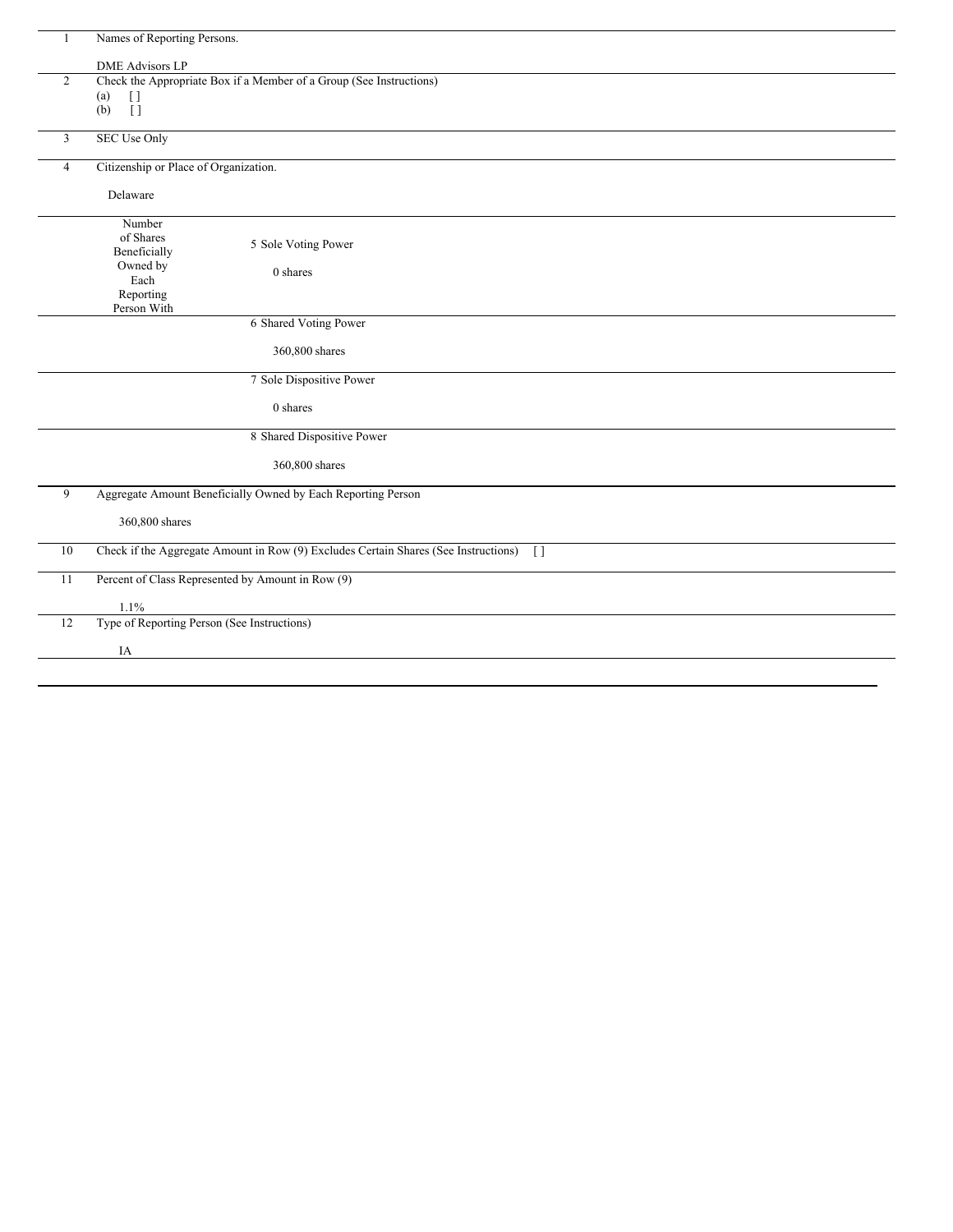|                | Names of Reporting Persons.                                                                     |
|----------------|-------------------------------------------------------------------------------------------------|
|                | DME Advisors GP, LLC                                                                            |
| $\overline{2}$ | Check the Appropriate Box if a Member of a Group (See Instructions)                             |
|                | (a)<br>$[ \ ]$                                                                                  |
|                | Ϊİ<br>(b)                                                                                       |
|                |                                                                                                 |
| 3              | SEC Use Only                                                                                    |
| $\overline{4}$ | Citizenship or Place of Organization.                                                           |
|                | Delaware                                                                                        |
|                | Number                                                                                          |
|                | of Shares<br>5 Sole Voting Power                                                                |
|                | Beneficially                                                                                    |
|                | Owned by<br>0 shares<br>Each                                                                    |
|                | Reporting                                                                                       |
|                | Person With                                                                                     |
|                | 6 Shared Voting Power                                                                           |
|                |                                                                                                 |
|                | 1,455,431 shares                                                                                |
|                | 7 Sole Dispositive Power                                                                        |
|                | 0 shares                                                                                        |
|                | 8 Shared Dispositive Power                                                                      |
|                | 1,455,431 shares                                                                                |
| 9              | Aggregate Amount Beneficially Owned by Each Reporting Person                                    |
|                |                                                                                                 |
|                | 1,455,431 shares                                                                                |
| 10             | Check if the Aggregate Amount in Row (9) Excludes Certain Shares (See Instructions)<br>$\lceil$ |
| 11             | Percent of Class Represented by Amount in Row (9)                                               |
|                | 4.4%                                                                                            |
| 12             | Type of Reporting Person (See Instructions)                                                     |
|                |                                                                                                 |
|                | HC                                                                                              |
|                |                                                                                                 |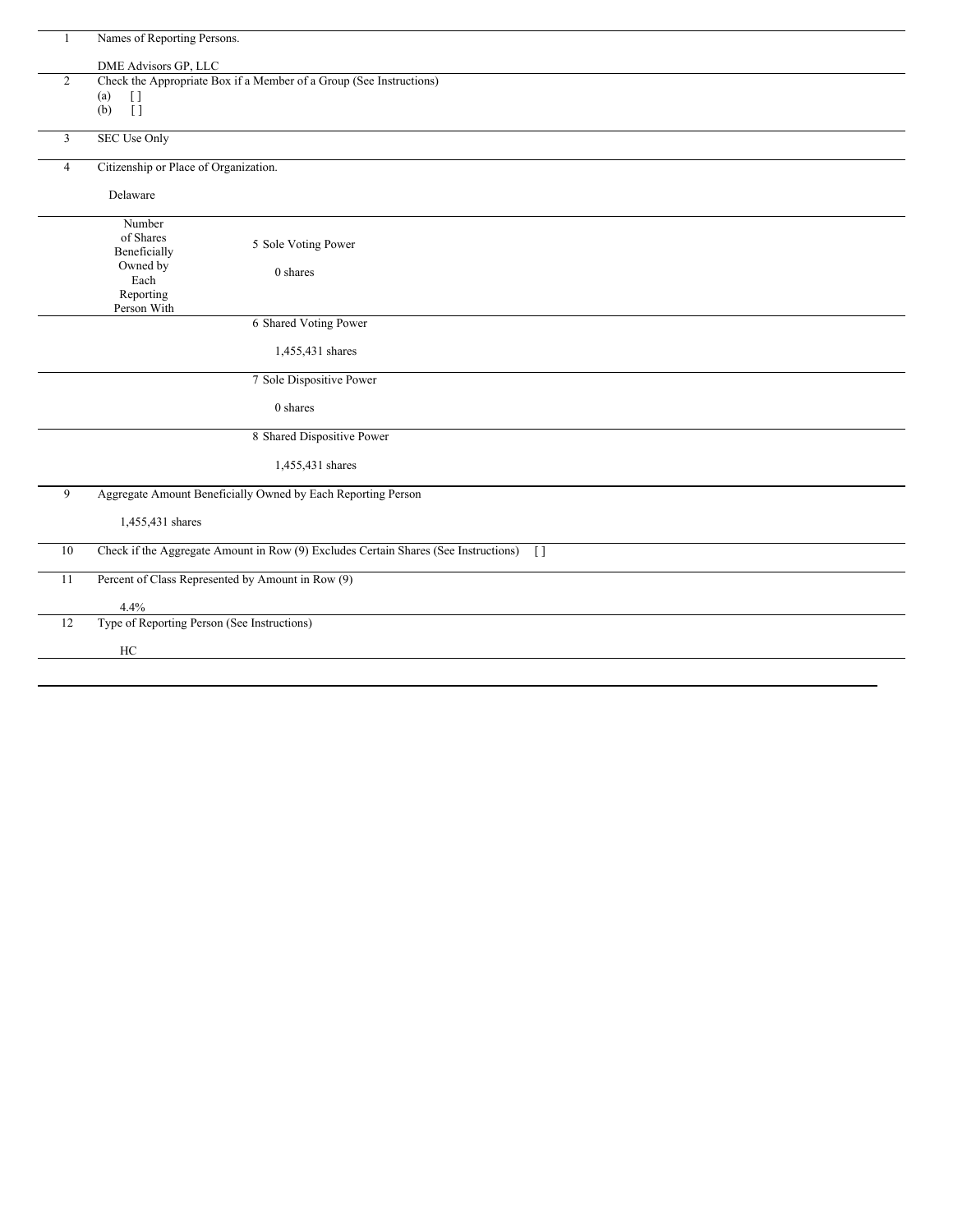|                | Names of Reporting Persons.                                                                |
|----------------|--------------------------------------------------------------------------------------------|
|                | David Einhorn                                                                              |
| $\overline{2}$ | Check the Appropriate Box if a Member of a Group (See Instructions)                        |
|                | $[ \ ]$<br>(a)                                                                             |
|                | $\overline{1}$<br>(b)                                                                      |
| $\overline{3}$ | <b>SEC Use Only</b>                                                                        |
| 4              | Citizenship or Place of Organization.                                                      |
|                | U.S. Citizen                                                                               |
|                | Number                                                                                     |
|                | of Shares<br>5 Sole Voting Power                                                           |
|                | Beneficially<br>Owned by                                                                   |
|                | 0 shares<br>Each                                                                           |
|                | Reporting                                                                                  |
|                | Person With                                                                                |
|                | 6 Shared Voting Power                                                                      |
|                | 2,727,027 shares                                                                           |
|                | 7 Sole Dispositive Power                                                                   |
|                | 0 shares                                                                                   |
|                | 8 Shared Dispositive Power                                                                 |
|                | 2,727,027 shares                                                                           |
| 9              | Aggregate Amount Beneficially Owned by Each Reporting Person                               |
|                | 2,727,027 shares                                                                           |
| $10\,$         | Check if the Aggregate Amount in Row (9) Excludes Certain Shares (See Instructions)<br>$[$ |
| 11             | Percent of Class Represented by Amount in Row (9)                                          |
|                | 8.3%                                                                                       |
| 12             | Type of Reporting Person (See Instructions)                                                |
|                | HC                                                                                         |
|                |                                                                                            |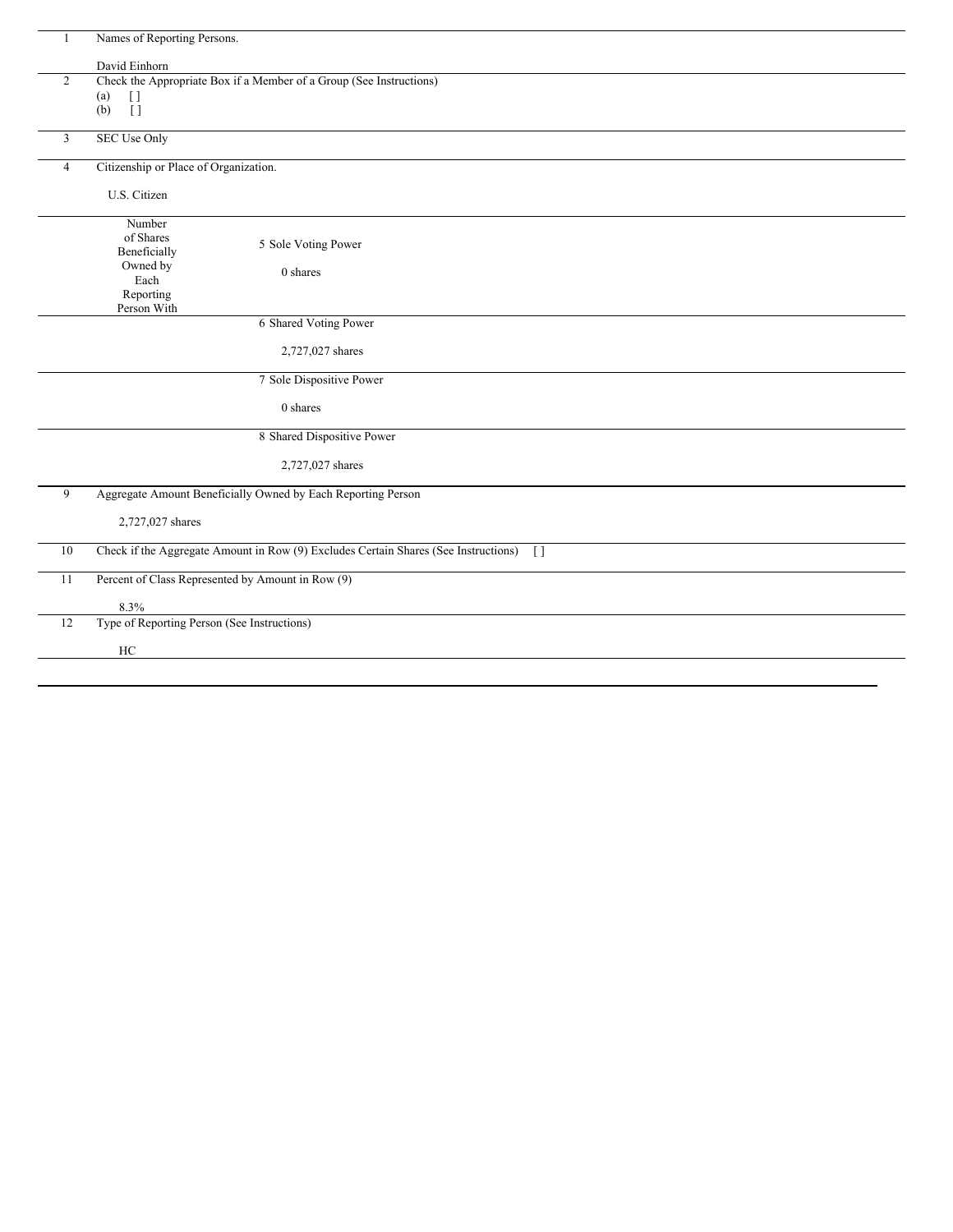## **AMENDMENT NO. 2 TO SCHEDULE 13G**

This Amendment No. 2 (the "Amendment") to Schedule 13G relating to common stock, par value \$0.0001 per share ("Common Stock") of NeuBase Therapeutics, Inc., a Delaware corporation (the "Company" or the "Issuer"), is being filed with the Securities and Exchange Commission (the "SEC") as an amendment to the Schedule 13G filed with the SEC on July 16, 2019, as amended on February 16, 2021. This Amendment is being filed on behalf of Greenlight Capital, Inc., a Delaware corporation ("Greenlight Inc."), DME Capital Management, LP, a Delaware limited partnership ("DME CM"), DME Advisors, LP, a Delaware limited partnership ("DME Advisors"), DME Advisors GP, LLC, a Delaware limited liability company ("DME GP" and together with Greenlight Inc., DME CM and DME Advisors, "Greenlight"), and Mr. David Einhorn, the principal of Greenlight (collectively with Greenlight, the "Reporting Persons").

This Amendment relates to Common Stock of the Issuer held by Greenlight for the account of private investment funds (the "Greenlight Accounts") for which Greenlight acts as investment advisor or manages a portfolio (or serves as general partner of the investment advisor or manager of the portfolio)and with respect to which Mr. Einhorn may be deemed to have indirect investment and/or voting power as the principal of Greenlight and other affiliated entities. DME GP is the general partner of DME CM.

The filing of this Amendment shall not be construed as an admission that any of the Reporting Persons is for the purposes of Section 13(d) or 13(g) of the Securities Exchange Act of 1934, the beneficial owner of any of the shares of Common Stock reported herein. Pursuant to Rule 13d-4, each of the Reporting Persons disclaims all such beneficial ownership except to the extent of its pecuniary interest in any shares of Common Stock, if applicable.

This Amendment is being filed to amend and restate Item 4.

## **Item 4. Ownership**

Provide the following information regarding the aggregate number and percentage of the class of securities of the issuer identified in Item 1.

(a) Amount Beneficially Owned

The information set forth in rows 5 through 11 on the cover page for each Reporting Person is hereby incorporated by reference into this Item 4(a) for each such Reporting Person.

(b) Percent of Class

The information set forth in Rows 5 through 11 on the cover page for each Reporting Person is hereby incorporated by reference into this Item 4(b) for each such Reporting Person. The percentages reported herein are calculated on the basis of a statement in the Company's Annual Report on Form 10-K, filed with the SEC on December 23, 2021, that therewere 32,725,934 shares of Common Stock outstanding as of December 15, 2021.

(c) Number of shares as to which such person has:

The information set forth in Rows 5 through 11 on the cover page for each Reporting Person is hereby incorporated by reference into this Item 4(c) for each such Reporting Person.

## **Exhibits Exhibit**

**99.1** Joint Filing Agreement by and among the Reporting Persons, incorporated by reference to Exhibit 99.1 to the Schedule 13G filed by the Reporting Persons with respect to the Company on July 16, 2019.